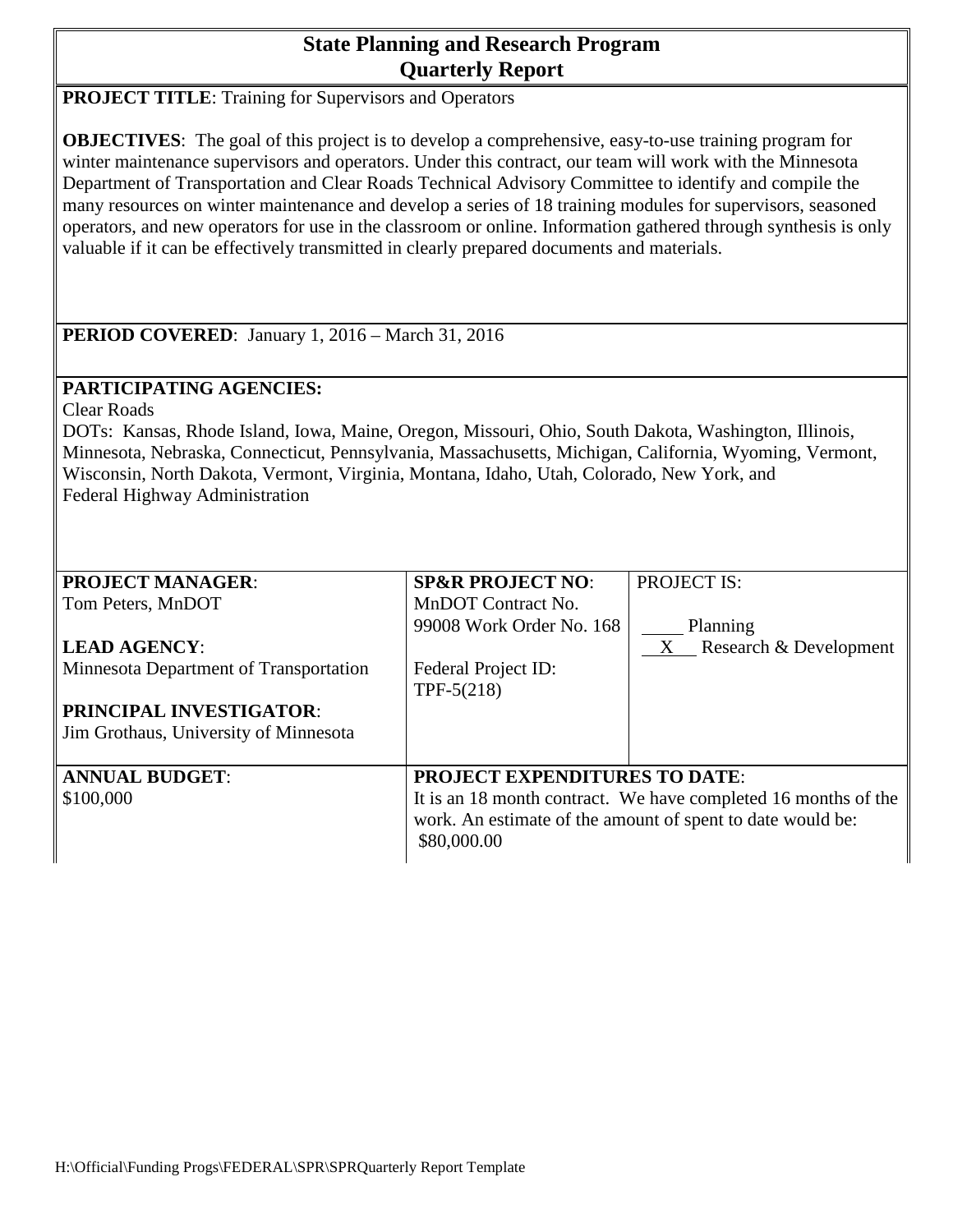### **WORK COMPLETED:**

To date the project team has worked on the following modules. Each of the PPT modules contains technical information and photos. The instruction workbook, quizzes, PPT formatting still need to be complete. Fortin Consulting has been working very closely with the TAP to obtain comments and approval during this process.

Fortin Consulting completed the technical content for all 18 training modules. It is my understanding that the technical content is accurate and has had the appropriate technical review. Fortin had constant communication with the TAP during this process. The U of MN has completed the supporting materials that consist of: training guide, pre-assessment, post-assessment, answer key for each test, and a student evaluation.

The U of MN has received comments back from the TAP and has addressed comments for the 18 modules.

#### **Status of Clear Roads Training Modules:**

Date: March 31, 2016

|                         |                                                           | <b>Status</b>                                        |                                |                          |                                          |                                       |                                            |
|-------------------------|-----------------------------------------------------------|------------------------------------------------------|--------------------------------|--------------------------|------------------------------------------|---------------------------------------|--------------------------------------------|
| Mod.                    | <b>Topic</b>                                              | <b>Technical</b><br>Content<br>Complete<br>by Fortin | Powerpoint<br><b>Finalized</b> | <b>Teaching</b><br>guide | Pre and<br>Post<br><b>Assess</b><br>ment | <b>Stude</b><br>nt<br>Evalu<br>aation | <b>Shared</b><br>with<br>the<br><b>TAP</b> |
|                         |                                                           | <b>Consulting</b>                                    |                                |                          |                                          | s                                     |                                            |
| $\mathbf{1}$            | <b>Plowing Procedures</b>                                 | X                                                    | X                              | $\mathsf{x}$             | $\mathsf{x}$                             | X                                     | $\mathsf{X}$                               |
| $\overline{2}$          | <b>Truck Operations</b>                                   | $\mathsf{X}$                                         | X                              | $\sf X$                  | $\mathsf{X}$                             | X                                     | $\mathsf{X}$                               |
| $\overline{\mathbf{3}}$ | <b>Spreader Procedures</b>                                | $\mathsf{X}$                                         | X                              | $\mathsf{X}$             | $\mathsf{x}$                             | X                                     | $\mathsf{X}$                               |
| $\overline{\mathbf{4}}$ | <b>Material Use</b>                                       | $\mathsf{X}$                                         | X                              | $\sf X$                  | $\mathsf{x}$                             | X                                     | X                                          |
| 5                       | <b>Pre-wetting</b>                                        | $\mathsf{X}$                                         | $\sf X$                        | $\mathsf{x}$             | $\mathsf{x}$                             | X                                     | $\mathsf{X}$                               |
| 6                       | <b>Brine Production</b>                                   | $\mathsf{X}$                                         | $\mathsf{X}$                   | $\mathsf{x}$             | $\mathsf{x}$                             | X                                     | $\mathsf{X}$                               |
| $\overline{\mathbf{z}}$ | De-icing                                                  | X                                                    | X                              | X                        | $\boldsymbol{\mathsf{x}}$                | X                                     | X                                          |
| 8                       | <b>Anti-icing</b>                                         | X                                                    | X                              | X                        | $\boldsymbol{\mathsf{x}}$                | X                                     | X                                          |
| 9                       | <b>Safety</b>                                             | $\mathsf{X}$                                         | X                              | X                        | X                                        | X                                     | X                                          |
| 10                      | <b>De-Icing Agent Management</b><br><b>Policy</b>         | $\mathsf{X}$                                         | X                              | $\mathsf{x}$             | $\mathsf{X}$                             | X                                     | $\mathsf{X}$                               |
| 11                      | <b>Level of Service</b>                                   | $\mathsf{X}$                                         | X                              | X                        | $\mathsf{x}$                             | X                                     | X                                          |
| 12                      | <b>Principles of Ice Formation</b>                        | $\pmb{\times}$                                       | X                              | X                        | X                                        | X                                     | Χ                                          |
| 13                      | <b>Science of Freeze Point</b><br><b>Depressants</b>      | $\mathsf{X}$                                         | X                              | $\mathsf{x}$             | $\mathsf{x}$                             | X                                     | $\mathsf{X}$                               |
| 14                      | <b>Snow and Ice Control Agents</b><br>and the Environment | $\mathsf{X}$                                         | X                              | $\mathsf{x}$             | $\mathsf{x}$                             | $\sf X$                               | X                                          |
| 15                      | <b>Drift Control</b>                                      | X                                                    | X                              | X                        | X                                        | X                                     | X                                          |
| 16                      | <b>Weather Basics</b>                                     | $\mathsf{X}$                                         | $\mathsf{X}$                   | X                        | $\mathsf{X}$                             | $\mathsf{X}$                          | $\mathsf{X}$                               |
| 17                      | <b>Bridge Frost</b>                                       | X                                                    | X                              | X                        | X                                        | X                                     | X                                          |
| 18                      | <b>Avalanche Management</b>                               | X                                                    | x                              | X                        | X                                        | Χ                                     | x                                          |